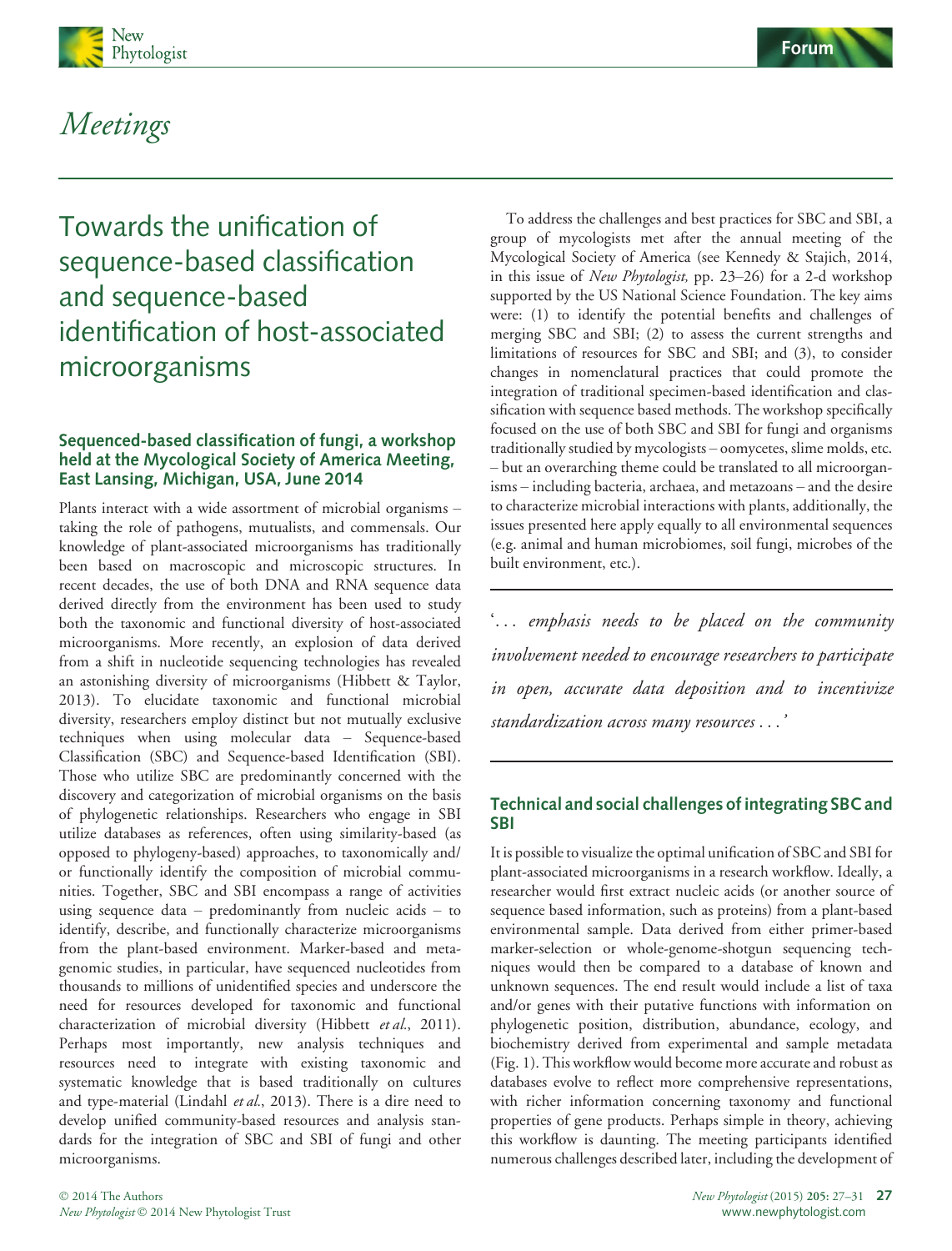

Fig. 1 Simplified workflow for the identification of biological sequence information from nucleic acids derived from an organismal or environmental sample. Please see Lindahl et al. (2013) for more detail on accepted data analysis protocols. Unification of sequence based classification and sequence based identification occurs physically through databases used to identify taxonomic and functionally informative sequence information.

standards, the creation and curation of databases, the linking of data and metadata, the promotion of reproducible science, establishment of best-practices, and the promotion of cultural changes rewarding those who contribute to database development and maintenance.

#### We are only as good as our databases

A central challenge to the unification of SBC and SBI is the development of appropriate nucleic acid sequence databases, including those devoted to the well-established ribosomal operon and promoting its integration with emerging genomic data. The International Nucleotide Sequence Database Collaboration (INSDC) has long served as the main repository for sequence data produced by the entire biological community, and it is one of

the greatest successes of publicly supported science. Several excellent independent databases that largely draw on the INSDC have been created (RDP, Cole et al., 2013; SILVA, Quast et al., 2012; GreenGenes, McDonald et al., 2011; UNITE, Abarenkov et al., 2010; Maarj $AM$ , Opik et al., 2010; etc.) and have been growing to accommodate community needs. All databases must be prepared for dramatic growth as new 'higher' throughput sequencing technologies are introduced. Databases increase in value as they increase in size, but large databases require resources to be maintained and may be cumbersome to query. Taxonomic assignment of sequence data deposited in the INSDC is the responsibility of those submitting the data, and third-party annotation is not possible, consequently, there is a crippling mass of misidentified sequences in the database (Bridge et al., 2003). Unidentified sequences from environmental samples are also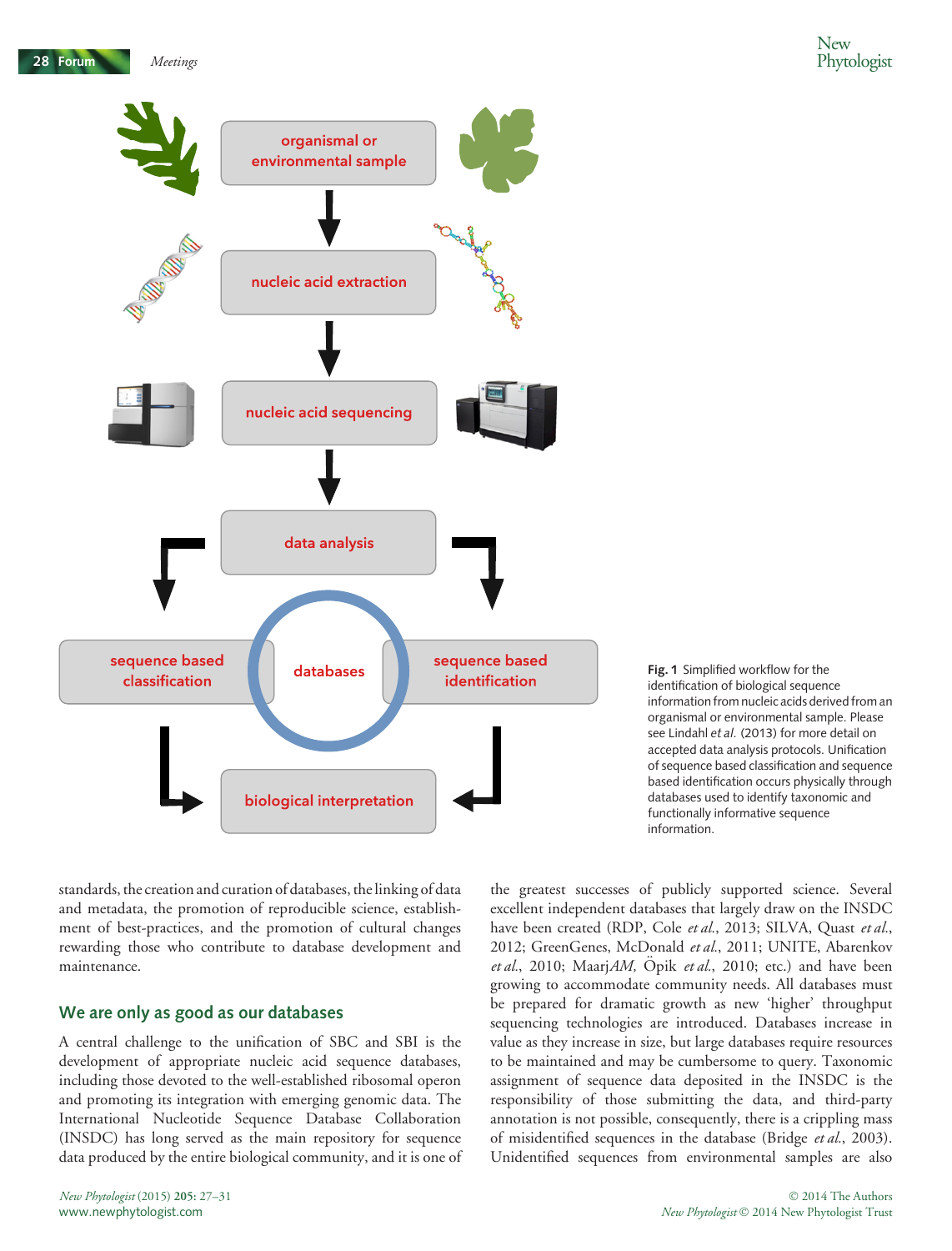flooding sequence databases (Hibbett et al., 2011; Hibbett & Taylor, 2013). The UNITE database now facilitates annotation of sequences grouped into 'species hypotheses' (Abarenkov et al., 2010), but such curation requires experts to donate their time. Specimens, cultures, and raw material, which may include host organism or environmental sample – essentially type materials – must also be maintained to fully support and complement the nucleic acid databases. The maintenance and activity of these additional resources should be placed with a high priority and their integration to existing nucleotide databases should be paramount.

### Connecting data to metadata

Yet another challenge will be to link sample metadata to existing nucleotide sequence databases. Metadata, in this case, would be features of the environment that yielded the data or phenotypic data associated with a collected specimen, culture, or host organism (McDonald et al., 2012). Anyone who has used the INSDC's Nucleotide database, Short Read Archive, or other popular data repositories will be unfortunately aware that there is a great deal of inconsistency among individual accessions with regards to the source and amount of metadata provided along with sequence information. Acquiring core metadata is vital for the unification of SBC and SBI. Metadata should at minimum include the origin of sampling (host or matrix), location of sampling (geographic coordinates), type of sequence data collected (marker-based or metagenomic), and sequencing technology and quality assessment (raw data in universal FASTQ format). The use of already existing well-established standards for the recognition of environmental metadata associated with sequence data, such as MIMARKS (Minimum Information about a MARKer gene sequence; Yilmaz et al., 2011) for marker-based amplicon data and BIOM (http:// biom-format.org; McDonald et al., 2012) for metagenomics and metatranscriptomics, should be required for all projects dealing with molecular data. Used as-is or with minimal modification, methods of metadata provenance are already integrated into existing data analysis pipelines and databases, so integration into SBC and SBI workflows should be fairly easy to accomplish. Perhaps the greatest emphasis needs to be placed on the community involvement needed to encourage researchers to participate in open, accurate data deposition and to incentivize standardization across many resources.

#### Developing open community standards for taxon delimitation

Open community standards must be developed for taxonomic classification and species identification based on environmental sequences. However, criteria for taxon recognition vary from group to group, and different workers faced with the same data may reach different but equally valid conclusions about taxon (particularly species) limits. The ITS 'bar code' region discriminates species in many groups of fungi, but in others it is too variable or too conserved (Schoch et al., 2012; Lindner et al., 2013). It is unlikely that uniform standards can be codified for

taxon recognition in all clades. Moreover, the standards of today, based on a single marker (ITS) or suites of markers (e.g. calmodulin, beta tubulin, etc.), will probably change as singlecell genomics and other technologies evolve. The growing number of fungal genomes should be used to supplement ITS databases and characterize genomic diversity of the rDNA operon, but these repeat regions are usually unassembled from genome sequencing projects. Some databases, such as UNITE, have begun to remedy this by including ITS regions from sequenced genomes (Abarenkov et al., 2010). In any event, care must be taken to understand and recognize sequence variation from nonorthologous marker regions or those acquired through horizontal gene transfer events (Klindworth et al., 2012; Chun & Rainey, 2014). Absolute standards for taxon delimitation for all groups may never be achieved, but it is important that groups of taxonomic specialists work together to determine best practices for their clades of interest. In some cases, this will require that competing researchers set aside old arguments for the sake of developing unified sequence-based classifications that best serve the users of taxonomic classifications. Some in the group were concerned that certain regulations might stifle innovation so it was recommended that regulatory approaches be carefully initiated with open data and accessible workflows as a critical requirement.

#### Enabling a formal sequence-based species description under the Code

The International Code of Nomenclature for Algae, Fungi and Plants does not permit formal species description based only on sequence data (a physical type specimen is required in virtually all cases, although an illustration may serve as the type in some situations). Consequently, taxa discovered only through environmental sequences cannot be validly named. If they are named, then the invalid names lack the protection of priority under the Code, which could create nomenclatural instability. The vast majority of taxa discovered solely through metagenomic studies are not named, and they do not enter names-based taxonomic databases. The Code could be modified to allow purely sequence-based taxon description, which would promote communication and raise awareness about the diversity of fungi and their ecological roles. Objections to this proposal may reflect a lack of understanding of the purpose of the Code, which serves only to regulate the valid publication of names, not to pass judgment on the scientific hypotheses embodied in names.

#### Integrating archives, databases, and people

To achieve reproducibility and standardization, not only will sequence data, specimens, cultures, and actual nucleic acids need to be archived, but computational pipelines and algorithms used to process, identify, and perform classification will also need to be documented and preserved. To be truly useful, this archived information needs to step beyond the 'Materials and Methods' section of a publication and into open resources that integrate with databases. Challenges in this area include the cost of maintaining archived materials and methods as well as encouraging the scientific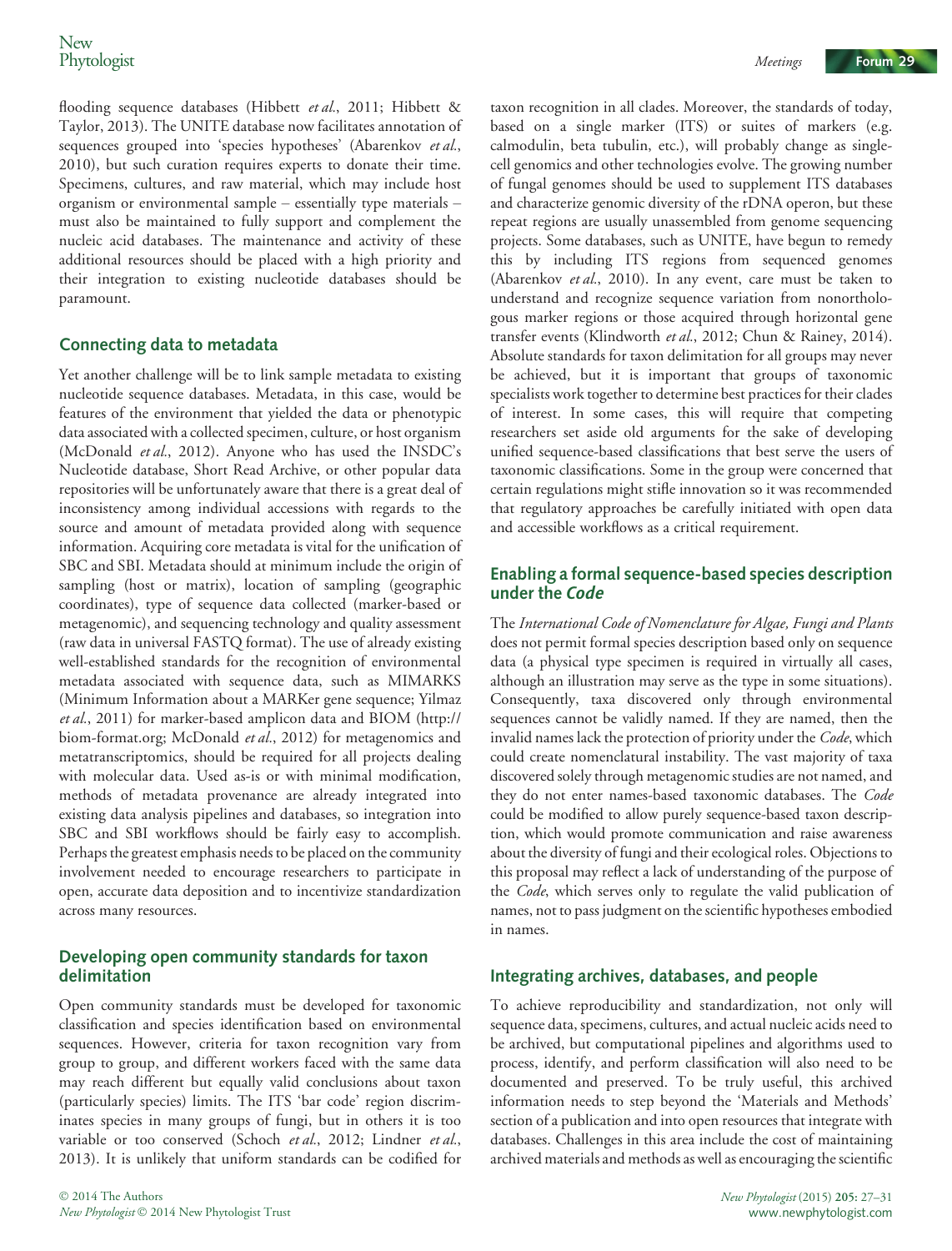community to contribute and maintain these archives. Granting agencies might help by requiring that funded and published research follow standards and tested workflows (Wilson et al., 2014).

#### Giving credit where credit is due

There is a lack of emphasis on rewarding contributions that benefit the common good, such as database curation and the maintenance of archives, and a challenge exists to extend rewards beyond publications into quality data contribution, database development, archive curation, and the promotion of open science (Wilson et al., 2014). Perhaps the greatest challenge here lies in convincing administrators and other people responsible for job promotion and retention that data and data maintenance should be valued on an equal level with other metrics such as publications.

#### Reaching out to everyone

One last challenge is to encourage the scientific community as a whole to adopt approaches that unify SBC and SBI. This would entail a strategy encouraging best practices, analysis workflows, and educational development for all levels of scientists and perhaps best initiated by a 'boots on the ground' plan to promote awareness of the integration of SBC and SBI among young scientists (through the university level) and the growing number of citizen scientists who make great contributions to specimen collection and documentation. Social media could be used to stress the connection between SBC and SBI and to encourage contributions from all levels of science with regard to a unified vision for both.

#### Moving forward – best practices

As a community of scientists studying plant-associated microorganisms, it would benefit us to encourage extensive community resources such as integrated databases for sequence- and meta-data and the promotion of archives consisting of analysis workflows and guidelines. Those convening at this meeting came to the conclusion that we should not delay the unification of classification and identification based on sequence data by devising and promoting mechanisms to name taxa identified solely through sequence data. The merging of SBC and SBI has potential to be swift and meaningful if journals, funding agencies, meeting organizers, and the scientific community as a whole are willing to adopt and develop open-resources and best-practices.

#### Acknowledgements

The workshop on which this paper is based was supported by a grant from the US National Science Foundation (award number DEB1424740) to David Geiser, Andrea Porras-Alfaro, David Hibbett, and John Taylor. The authors thank the organizers, as well as other participants of the meeting, for their input. The Mycological Society of America (MSA) supported a related

symposium on 'Sequence-based identification in fungi' at the Annual MSA meeting immediately preceding the workshop.

# Joshua R. Herr $^{1\ast}$ , Maarja  $\ddot{\rm O}$ pik $^{2}$  and David S. Hibbett $^{3}$

<sup>1</sup>Department of Microbiology and Molecular Genetics, Michigan State University, East Lansing, MI 48823, USA; <sup>2</sup> Department of Botany, University of Tartu, 40 Lai Street, 51005 Tartu, Estonia; <sup>3</sup>Biology Department, Lasry Biological Science Center, Clark University, 950 Main St., Worcester, MA 01610, USA (\*Author for correspondence: tel +1 517 884 5287; email joshua.r.herr@gmail.com)

References

- Abarenkov K, Nilsson RH, Larsson K-H, Alexander IJ, Eberhardt U, Erland S, Høiland K, Kjøller R, Larsson E, Pennanen T et al. 2010. The UNITE database for molecular identification of fungi-recent updates and future perspectives. New Phytologist 186: 281–285.
- Bridge PD, Roberts PJ, Spooner BM, Panchal G. 2003. On the unreliability of published DNA sequences. New Phytologist 160: 43–48.
- Chun J, Rainey FA. 2014. Integrating genomics into the taxonomy and systematics of the Bacteria and Archaea. International Journal of Systematic and Evolutionary Microbiology 64: 316–324.
- Cole JR, Wang QM, Fish JA, Chai B, McGarrell DM, Sun Y, Brown CT, Porras-Alfaro A, Kuske CR, Tiedje JM. 2013. Ribosomal Database Project: data and tools for high throughput rRNA analysis. Nucleic Acids Research 42: D633– D642.
- Hibbett DS, Glotzer D, Nilsson RH, Ohman A, Nuhn M, Kirk PM. 2011. Progress in molecular and morphological taxon discovery in Fungi and optionsfor formal classification of environmental sequences. Fungal Biology Reviews 25: 38–47.
- Hibbett DS, Taylor JW. 2013. Fungal systematics: is a new age of enlightenment at hand? Nature Reviews Microbiology 11: 129-133.
- Kennedy P, Stajich J. 2014.Twenty-first century mycology: a diverse, collaborative, and highly relevant science. New Phytologist 205: 23–26.
- Klindworth A, Pruesse E, Schweer T, Peplies J, Quast C, Horn M, Glockner FO. 2012. Evaluation of general 16S ribosomal RNA gene PCR primers for classical and next-generation sequencing-based diversity studies. Nucleic Acids Research 41: 1–11.
- Lindahl BD, Nilsson RH, Tedersoo L, Abarenkov K, Carlsen T, Kjøller R, Kõljalg U, Pennanen T, Rosendahl S, Stenlid J et al. 2013. Fungal community analysis by high-throughput sequencing of amplified markers – a user's guide. The New Phytologist 199: 288–299.
- Lindner DL, Carlsen T, Henrik Nilsson R, Davey M, Schumacher T, Kauserud H. 2013. Employing 454 amplicon pyrosequencing to reveal intragenomic divergence in the internal transcribed spacer rDNA region in fungi. Ecology and Evolution 3: 1751–1764.
- McDonald D, Clemente JC, Kuczynski J, Rideout J, Stombaugh J, Wendel D, Wilke A, Huse SM, Hufnagle J, Meyer F et al. 2012. The Biological Observation Matrix (BIOM) format or: how I learned to stop worrying and love the ome-ome. GigaScience 1: 7.
- McDonald D, Price MN, Goodrich J, Nawrocki EP, DeSantis TZ, Probst A, Andersen GL, Knight R, Hugenholtz P. 2011. An improved Greengenes taxonomy with explicit ranks for ecological and evolutionary analyses of bacteria and archaea. The ISME Journal 6: 610–618.
- Öpik M, Vanatoa A, Vanatoa E, Moora M, Davison J, Kalwii JM, Reier Ü, Zobel M. 2010. The online database MaarjAM reveals global and ecosystemic distribution patterns in arbuscular mycorrhizal fungi (Glomeromycota). New Phytologist 188: 223–241.
- Quast C, Pruesse E, Yilmaz P, Gerken J, Schweer T, Yarza P, Peplies J, Glöckner FO. 2012. The SILVA ribosomal RNA gene database project: improved data processing and web-based tools. Nucleic Acids Research 2012: 1–7.